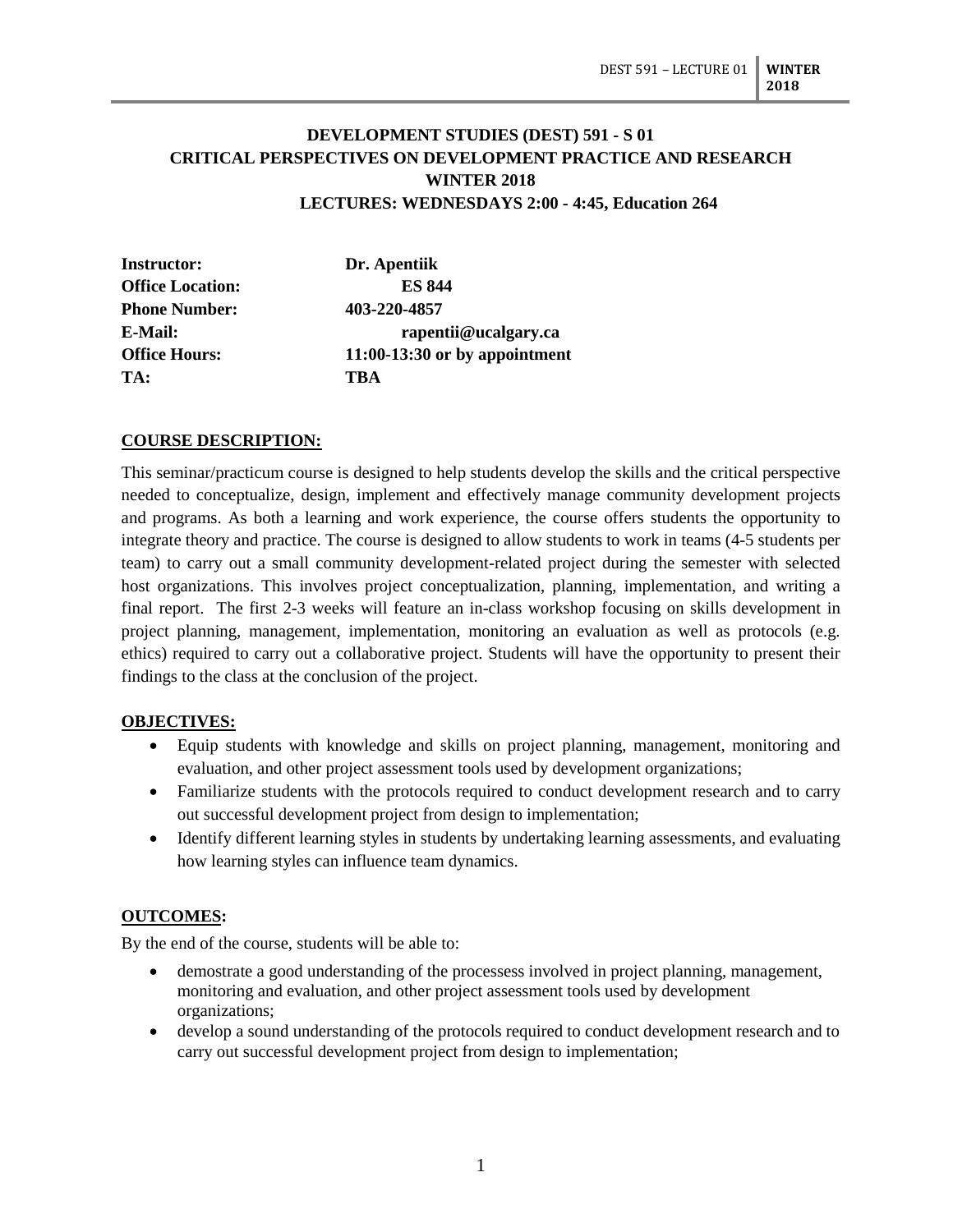- develop the basic skills needed to design a logical framework, prepare project workplan, undertake project needs assessment, prepare project budget, perform project risk assessment, and design other project measureable indicators (e.g. monitoring and evaluation indicators);
- design and carry out independent scholarly research that establishes their own perspective on particular development issues/topics.

## **TEXTBOOKS AND READINGS**

Assigned readings will be available on D2L (links to readings will be posted onD2L).

## **USEFUL RESOURCES (JOURNALS & WEB SOURCES)**

- *Community Development Journal*
- *The* Journal *of Rural and* Community Development (JRCD)
- *Journal of the Community Development Society*
- *Canadian Journal of Development Studies*
- *Development and Change*
- *Journal of Development in Practice*
- *Journal of Development Studies*
- *UNDP, Human Development Report (Latest edition)*
- *World Development Report*
- **Other relevant sites: Assets based approaches to community development**:
	- o[http://www.abcdinstitute.org/docs/What%20isAssetBasedCommunityDevelopment\(1\).pdf](http://www.abcdinstitute.org/docs/What%20isAssetBasedCommunityDevelopment(1).pdf) o<http://www.abcdinstitute.org/toolkit/>
	- o<http://coady.stfx.ca/themes/abcd/>
	- oResults-Based Management Tools at Global Affairs Canada: [http://www.international.gc.ca/development-developpement/partners-partenaires/bt](http://www.international.gc.ca/development-developpement/partners-partenaires/bt-oa/rbm_tools-gar_outils.aspx?lang=eng)[oa/rbm\\_tools-gar\\_outils.aspx?lang=eng](http://www.international.gc.ca/development-developpement/partners-partenaires/bt-oa/rbm_tools-gar_outils.aspx?lang=eng)
	- oThe Coady International Institute's Library: [http://www.stfx.ca/institutes/coady/coady](http://www.stfx.ca/institutes/coady/coady-library/text/development.html)[library/text/development.html](http://www.stfx.ca/institutes/coady/coady-library/text/development.html)

o*Human Development Reports*:<http://hdr.undp.org/reports/global/2004>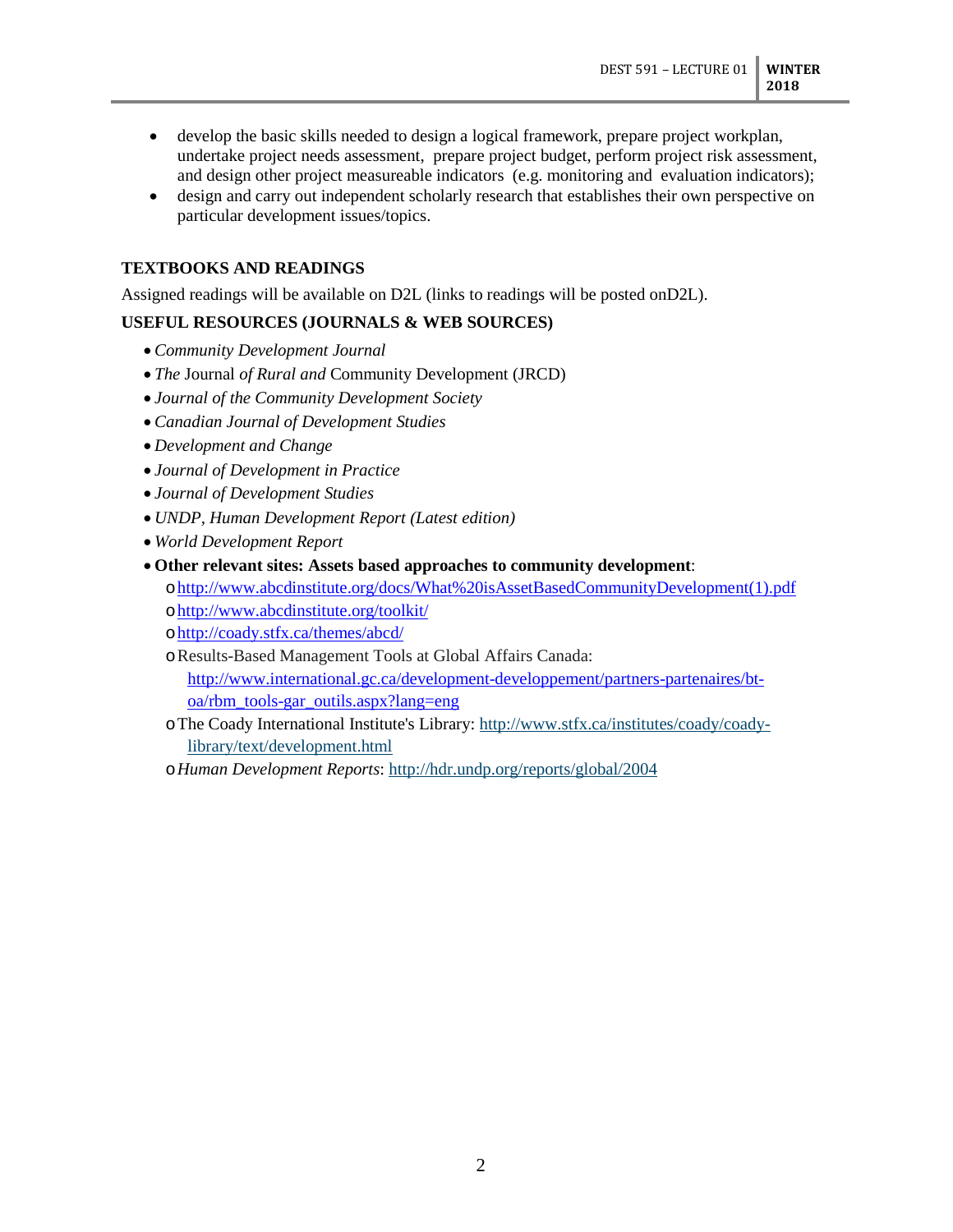### *ASSIGNMENTS AND EVALUATION*

| <b>Requirement 1:</b> | <b>Term Project</b>                       | 60% |
|-----------------------|-------------------------------------------|-----|
| <b>Requirement 2:</b> | <b>Research paper</b>                     | 20% |
| <b>Requirement 3:</b> | <b>Critical Review/ participation 20%</b> |     |

#### *Requirement 1: Term Project (60%) Broken down into the three components below:*

This project is carried out in a team of  $4 - 5$  students. Selection of this project is done early in the semester. This project involves meeting with a client group or organization, developing a project plan, implementing the project, and writing a final report for the organization. This report will also be orally presented to the class. This project includes the following elements:

| <b>Components:</b>                          | $\frac{0}{0}$ | Due date       |  |
|---------------------------------------------|---------------|----------------|--|
| • Project plan                              | (15%)         | <b>Feb. 14</b> |  |
| • Final Presentation of Project work (oral) | (15%)         | April 4        |  |
| • Final written report                      | $(30\%)$      | April 11       |  |

### **NOTE:**

- All assignments must be completed in order to pass the course.
- It is the student's responsibility to keep both a hard copy and an electronic copy of each assignment submitted. Students should be prepared to provide a second copy of their paper if requested, and students who cannot provide a second copy of their essays may risk receiving a zero grade for this portion of the course.
- All written assignments will be assessed at least partly on writing skills. Writing skills include not only surface correctness (grammar, punctuation, sentence structure, etc.) but also general clarity and organization.
- *Please feel welcomed to discuss with me any aspect of the course requirements you feel is unclear.*

# *Requirement 2: Research Paper (20 %): Due date: Mar. 14, 2018*

You will identify a development issue related to the project of interest to your host organization. For example, if you are working with an organization concerned with housing, your paper could focus on housing related issues. This will help to provide additional background for your group project, as well as to allow you to delve in greater depth into the issue from the perspective of development research.

## Guidelines for research paper

- Length of final paper: Should be a maximum of **12 PAGES TYPED AND DOUBLED-SPACED** in **12 PT FONT**. Page margins should be **1 INCH** (2.5 cm) wide, and all pages should be numbered. Double-sided assignments are encouraged to save paper, but are not mandatory.
- Information to be included on the title page: *title of paper, course code, instructor's name, student ID, and date of submission*.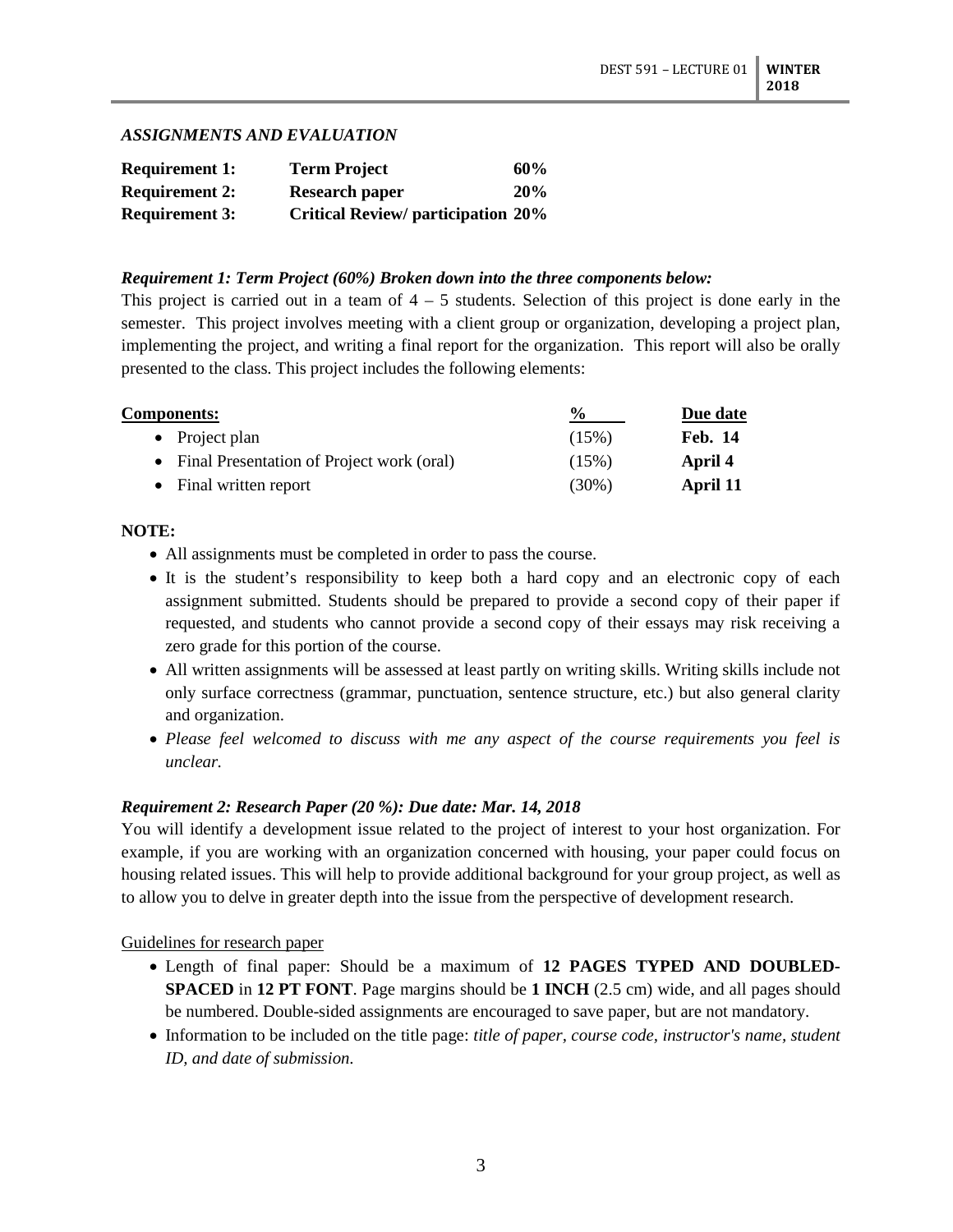In addition, your paper must have:

- A clear statement of the problem(s) you want to investigate or explore. Your paper should begin with an introductory paragraph, which *clearly states the purpose or objective of the paper*. This statement should be presented as an argument that will guide the reader through the rest of the paper. Well explained research methodology is also relevant here.
- A brief justification of your choice of topic in relation to the existing literature and your group project.
- A strong conclusion, including appropriate and clear recommendations.
- Clarity and coherence of arguments clear and logical progression of ideas and thoughts throughout the paper.
- Clarity of expression and quality of grammar easy to read with minimal typos and grammatical errors.
- A level of analysis suitable for a fourth-year course, i.e., critical, as opposed to descriptive analysis.
- A well-informed review or discussion. The paper should be a critical assessment of the subject being researched and a demonstration of your understanding and application of the relevant academic literature on the topic. Academic literature here refers to peer reviewed journals, textbooks, and technical papers.

### Bibliographical Formatting and Citation

- A well-formatted bibliography, including ample in-text citation, tables, maps and figures.
- You must use at least 8-10 different academic sources *(*peer review journals, articles, textbooks, technical papers*). Relevant and authentic* Newspaper may be use to complement the academic sources.
- Balance use of relevant and current references (e.g. books, journal articles, newspaper clippings, internet sources).
- Tables and figures must be well-referenced.
- Direct quotes must be cited with page numbers.
- Students are advised to use APA style. For proper bibliographic format visit the University of Calgary library website on academic referencing .
- Additional information such as tables, maps, figure, lists of interview questions, etc. can be included as appendices.

Please note that **substantial marks (3-4 points)** will be taken off for improper citation and bibliographical formatting. Also note that your paper cannot be written simply from non-academic internet sources.

Please hand in your essays directly to your instructor. If it is not possible to do so, a daytime drop box is available in ES 620. A night drop box is also available for after-hours submission. Assignments received after the 4:30 pm main office closure, will be removed the following morning and date stamped with that day's date and placed in the instructor's mailbox.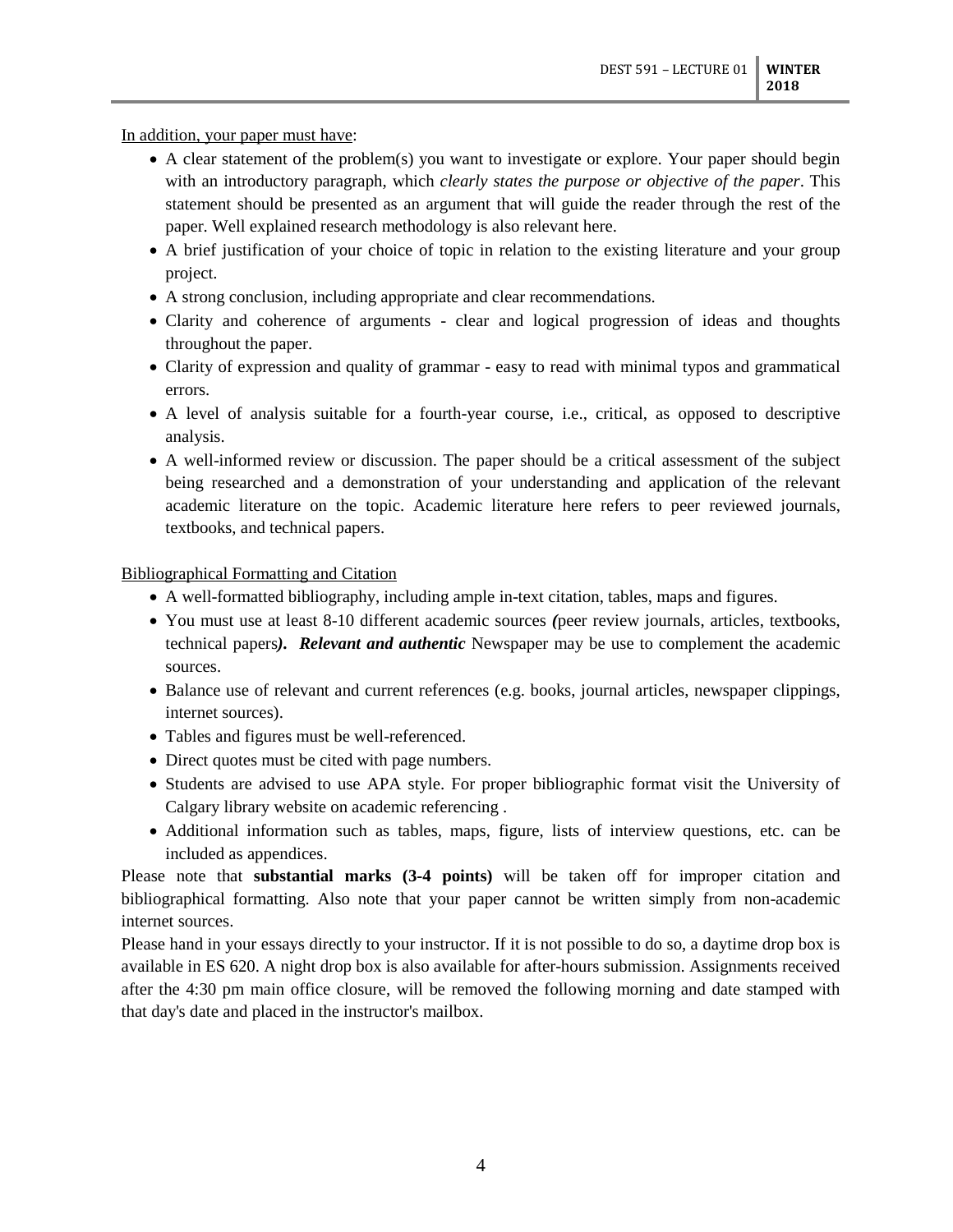# *Requirement 3: participation (on-going) and critical article review, (20 %):* **Components:**

• *Critical Review of Article (15 %). Due January 31, 2018*

Submission of a four-page analysis of, and commentary on any one of the readings marked with asterisk (**to be posted on D2L**). Choose any of the reading marked with asterisk in the reading list for the weekly review. For the reading/article selected, you will write a four-page (doublespaced) commentary on it, identifying the key issues raised and providing a critical commentary on them.

## • *Attendance and participation in class and project activities (5 %--ongoing)*

Active participation includes attendance and participation in seminars, team-instructor meetings, team-host organization meetings, individual group meetings, and adherence to submission deadlines. *Attendance will be taken at every class.*

### **TEAMWORK:**

Everyone will be on a team based on potential practicum project interest, and a substantial part of the course will be team work. Working on a team can be difficult. Ideally you will get along with the other members of your team, but that may not always be true. Recognize that this is a professional rather than personal relationship. If you are not getting along with a team member, try to use the opportunity to problem-solve. If it gets to the point that project work is disrupted, please do not hesitate to bring it to instructor's attention. Keep it professional.

## **ADDITIONAL INFORMATION**

#### **Use of e-mail:**

Due to the high volume of e-mails, if there is an issue that requires urgent attention, students are advised to meet me either during my office hours or make an appointment. I would normally reply to emails within 72 hours during business hours. Questions of general interest will be addressed in class or on the discussion board in D2L. Students are advised to use their **Ucalgary** accounts in all communications related to this course, including all correspondence with me, Monika (the undergraduate administrator), teaching assistant, team members, and host organizations. Ensure that in all your communications with your host organization, you copy myself and Monika Davidson.

## **REGISTRAR-SCHEDULED FINAL EXAMINATION: NO**

#### **POLICY FOR LATE ASSIGNMENTS:**

*Assignments submitted after the deadline may be penalized with the loss of a grade (e.g. A- to B+) for each day late. This class is time-sensitive and extensions will only be granted under extraordinary circumstances.*

#### **FREEDOM OF INFORMATION AND PROTECTION OF PRIVACY ACT**

This course is conducted in accordance with the Freedom of Information and Protection of Privacy Act (FOIP). As consequence, students should identify themselves on all written work by using their ID number. Also you will be required to provide a piece of picture identification in order to pick up an assignment or look at a final exam.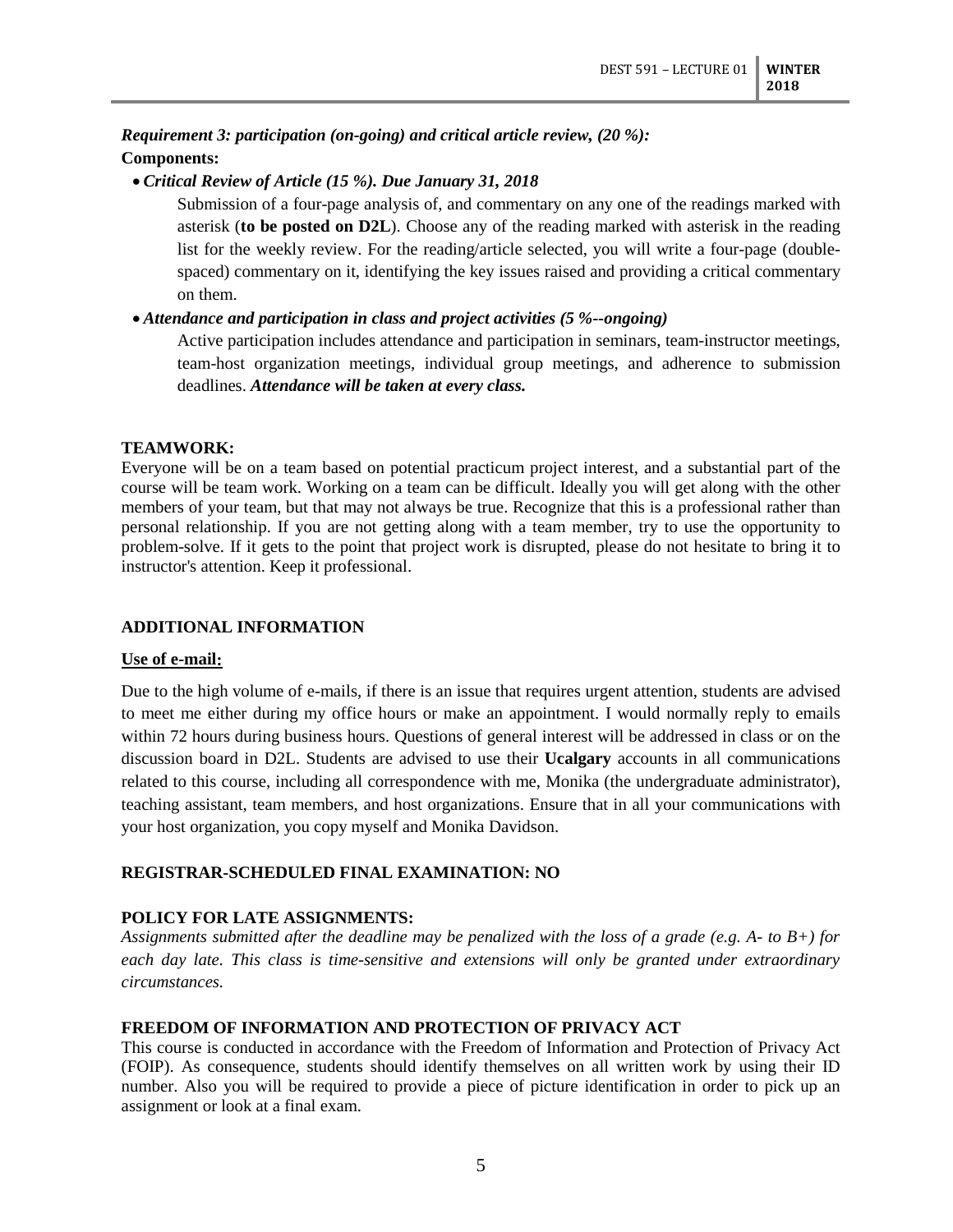For more information see also<http://www.ucalgary.ca/secretariat/privacy>

### **GRADING SYSTEM**

The following grading system is used in the Faculty of Arts. Where a grade on a particular assignment is expressed as a letter grade, it will normally be converted to a number using the midpoint of the scale. That is, A- would be converted to 87.5 for calculation purposes. An F will be converted to zero.

| <b>Grading Scale</b> |                |  |
|----------------------|----------------|--|
| $A+$                 | 100-94.9%      |  |
| $\mathsf{A}$         | 94.8-89.9%     |  |
| $A -$                | 89.8-84.9%     |  |
| $B+$                 | 84.8-79.9%     |  |
| B                    | 79.8-74.9%     |  |
| $B -$                | 74.8-70.9%     |  |
| $C_{\pm}$            | 70.8-66.9%     |  |
| C                    | 66.8-62.9%     |  |
| $C-$                 | 62.8-58.9%     |  |
| D+                   | 58.8-54.9%     |  |
| D                    | 54.8-49.9%     |  |
| F                    | 49.8% and less |  |

### **WRITING ACROSS THE CURRICULUM**

Writing skills are not exclusive to English courses and, in fact, should cross all disciplines. The University supports the belief that throughout their University careers, students should be taught how to write well so that when they graduate their writing abilities will be far above the minimal standards required at entrance. Consistent with this belief, students are expected to do a substantial amount of writing in their University courses and, where appropriate, members of faculty can and should use writing and the grading thereof as a factor in the evaluation of student work. The services provided by the Writing Support, part of the Student Success Centre, can be utilized by all undergraduate and graduate students who feel they require further assistance.

#### **PLAGIARISM**

Using any source whatsoever without clearly documenting it is a serious academic offense. Consequences include failure on the assignment, in the course and possibly suspension or expulsion from the university. You must document not only direct quotations but also paraphrases and ideas where they appear in your text. A reference list at the end is insufficient by itself. Readers must be able to tell exactly where your words and ideas end and other people's words and ideas begin. This includes assignments submitted in non-traditional formats such as web pages or visual media, and material taken from such sources. Please consult your instructor if you have any questions regarding how to document sources

## **INTERNET AND ELECTRONIC COMMUNICATION DEVICE INFORMATION**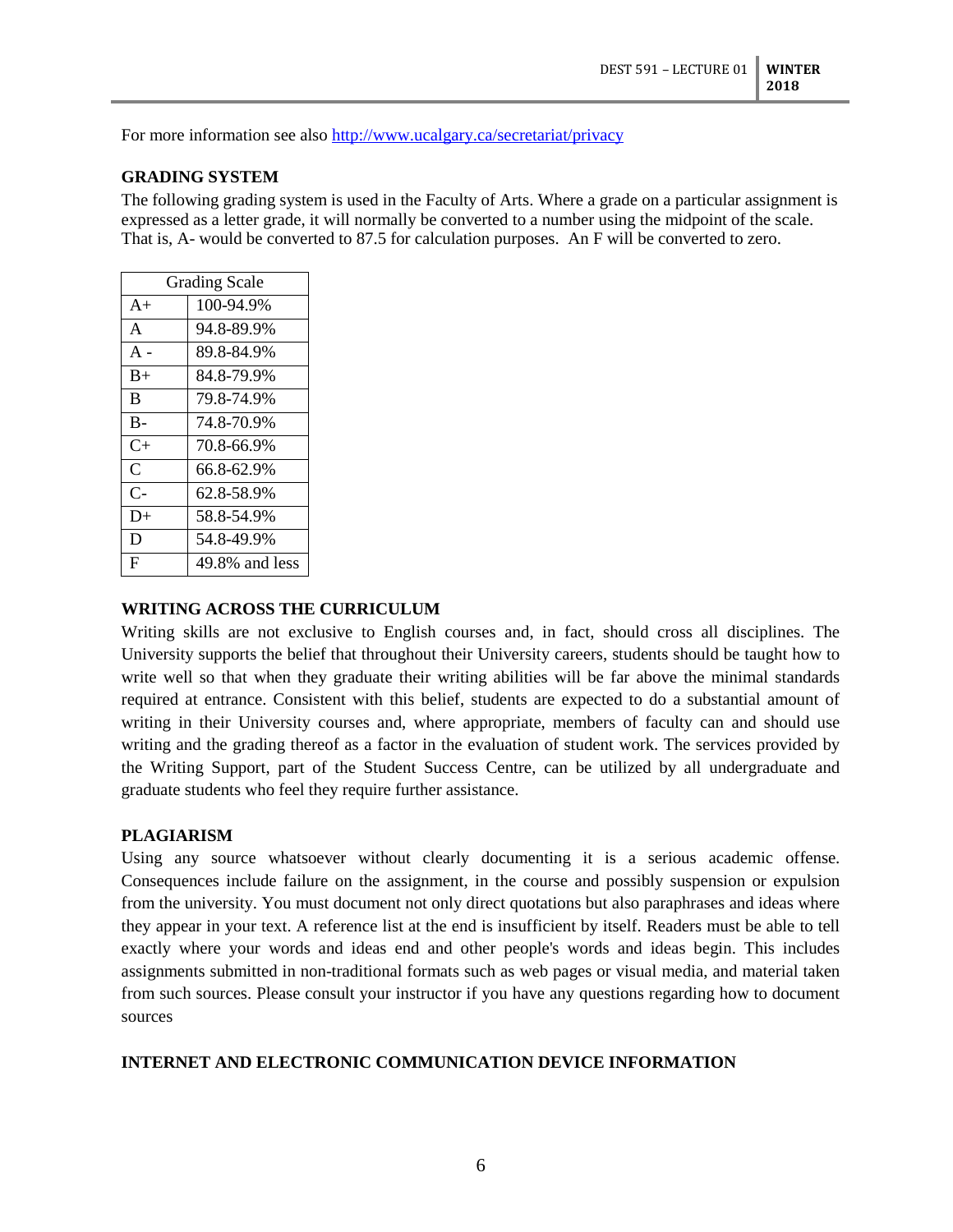The use of cell phones is not allowed during lectures. Students may use computers in class, however, the instructor reserves the right to forbid students from using computers if their use is disruptive to the class. This may include chatting online, playing music or games etc. during class.

## **ACADEMIC MISCONDUCT**

For information on academic misconduct and the consequences thereof please see the current University of Calgary calendar at the following links;

<http://www.ucalgary.ca/pubs/calendar/current/k.html>

# **ACADEMIC ACCOMMODATION POLICY**

It is the student's responsibility to request academic accommodations. If you are a student with a documented disability who may require academic accommodation and have not registered with Student Accessibility Services please contact them at 403-220-6019. Students who have not registered for with the SAS are not eligible for formal academic accommodations.

The student accommodation policy can be found at:<http://ucalgary.ca/access/accommodations/policy>

Students needing an Accommodation because of a Disability or medical condition should communicate this need to Student Accessibility Services in accordance with the Procedure for Accommodations for Students with Disabilities [http://www.ucalgary.ca/policies/files/policies/student-accommodation](http://www.ucalgary.ca/policies/files/policies/student-accommodation-policy.pdf)[policy.pdf](http://www.ucalgary.ca/policies/files/policies/student-accommodation-policy.pdf)

## **EMERGENCY EVACUATION AND ASSEMBLY POINTS**

Please note the evacuation points for this particular classroom. All classrooms on campus exit to specific places in case of emergency. The emergency assembly points differ depending upon where your classroom is located. For information on the emergency evacuation procedures and the assembly points see<http://www.ucalgary.ca/emergencyplan/assemblypoints>

## **SAFEWALK PROGRAM - 403-220-5333**

Campus Security will escort individuals day or night -- call 403-220-5333 for assistance. Use any campus phone, emergency phone or the yellow phone located at most parking lot booths.

## **STUDENT REPRESENTATION**

There are now four Arts reps because of the amalgamation, with the email addresses being: [arts1@su.ucalgary.ca;](mailto:arts1@su.ucalgary.ca) [arts2@su.ucalgary.ca;](mailto:arts2@su.ucalgary.ca) [arts3@su.ucalgary.ca;](mailto:arts3@su.ucalgary.ca) [arts4@su.ucalgary.ca.](mailto:arts4@su.ucalgary.ca)

Please contact if you have questions related to Students Union matters, events, or concerns. For your student ombudsman, please see:<http://www.ucalgary.ca/provost/students/ombuds>

## **FACULTY OF ARTS PROGRAM ADVISING AND STUDENT INFORMATION RESOURCES**

• The Faculty of Arts Students' Centre is the overall headquarters for undergraduate programs in the Faculty of Arts. The key objective of this office is to connect students with whatever academic assistance that they require:

**Location:** Social Sciences Room 102 **Phone:** 403.220.3580 **Email**: ascarts@ucalgary.ca **Website:** arts.ucalgary.ca/undergraduate/